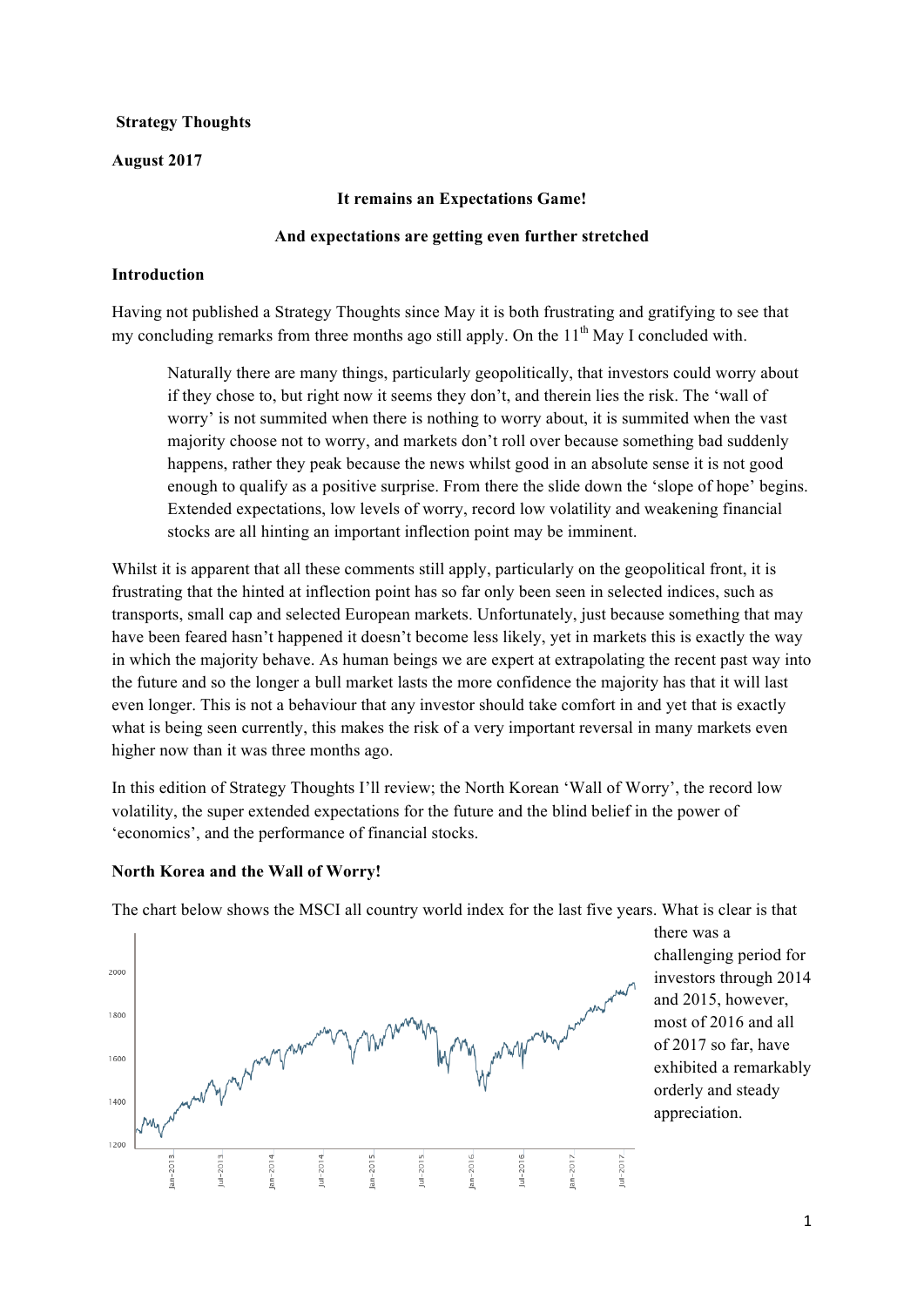# Trump Vows North Korea Threat Will Be Met With 'Fire and Fury'

Despite president Trump's extravagant and colourful comments last week about what potentially lay in store for North Korea the potential nuclear conflict has so far shown up as barely a blip on this global index. Ironically this is being viewed by many commentators as being yet another example of the markets climbing the proverbial wall of worry. As I stressed back in May this is not how investors should look for either a wall of worry or a slope of hope. It is not the simple existence of things that can be worried about, or things that one can be hopeful over, that drives markets, it is whether investors do choose to worry or to be hopeful.

When worries and concerns dominate the news media, particularly after a protracted decline, it is likely that there exists far greater potential for a positive surprise as opposed to continued greater disappointment. This was obviously the case back at the bear market lows in early 2009 when economists were calling for a still deeper setback, the background news seemed to get darker each day and the idea that equities always outperformed bonds over the long term was being seriously questioned.

It was also the case back in the early 2000s at the depth of the tech wreck bear market, and going back even further, as I outlined at length in 'Investing: The expectations Game' at the depths of the 1942 bear market low during the World War II.

At peaks there are certainly things to worry about, it's just that most investors choose not to. They would rather continue to make more and more seemingly riskless profit and listen to the comforting platitudes of anyone who says that what has been will continue to be. This was certainly the case at the 2007 bull market peak when there was absolutely a lot to worry about. A number of hedge funds had folded and the US housing market had already clearly rolled over but despite these and many other reasons one could choose to worry investors were being encouraged not to panic through comforting and measured comments from the likes of Ben Bernanke, who, in an interview in July 2007, when asked about the housing market, conceded that there was some weakness but concluded with;

Overall, the U.S. economy seems likely to expand at a moderate pace over the second half of 2007, with growth then strengthening a bit in 2008 to a rate close to the economy's underlying trend.

Even when markets had clearly rolled over investors were being urged not to worry as the following headline from the Wall Street Journal in January 2008 illustrated;

# **The Economy Is Fine (Really)**

This was no doubt intended to comfort investors who had already suffered what so many were then calling a healthy correction having fallen about 15% from its all time high.

Unfortunately the article, which typifies so many that are seen soon after peaks, was wrong on both counts. We now know that the economy wasn't fine, it was about to begin its worst collapse since the 1930s, and investors should not have remained calm.

The summits of walls of worry are not when miraculously there is nothing to worry about, this never happens. It is when the vast majority chose to be oblivious to whatever there may be to worry about, preferring to listen to the comforting forecasts of economists and others!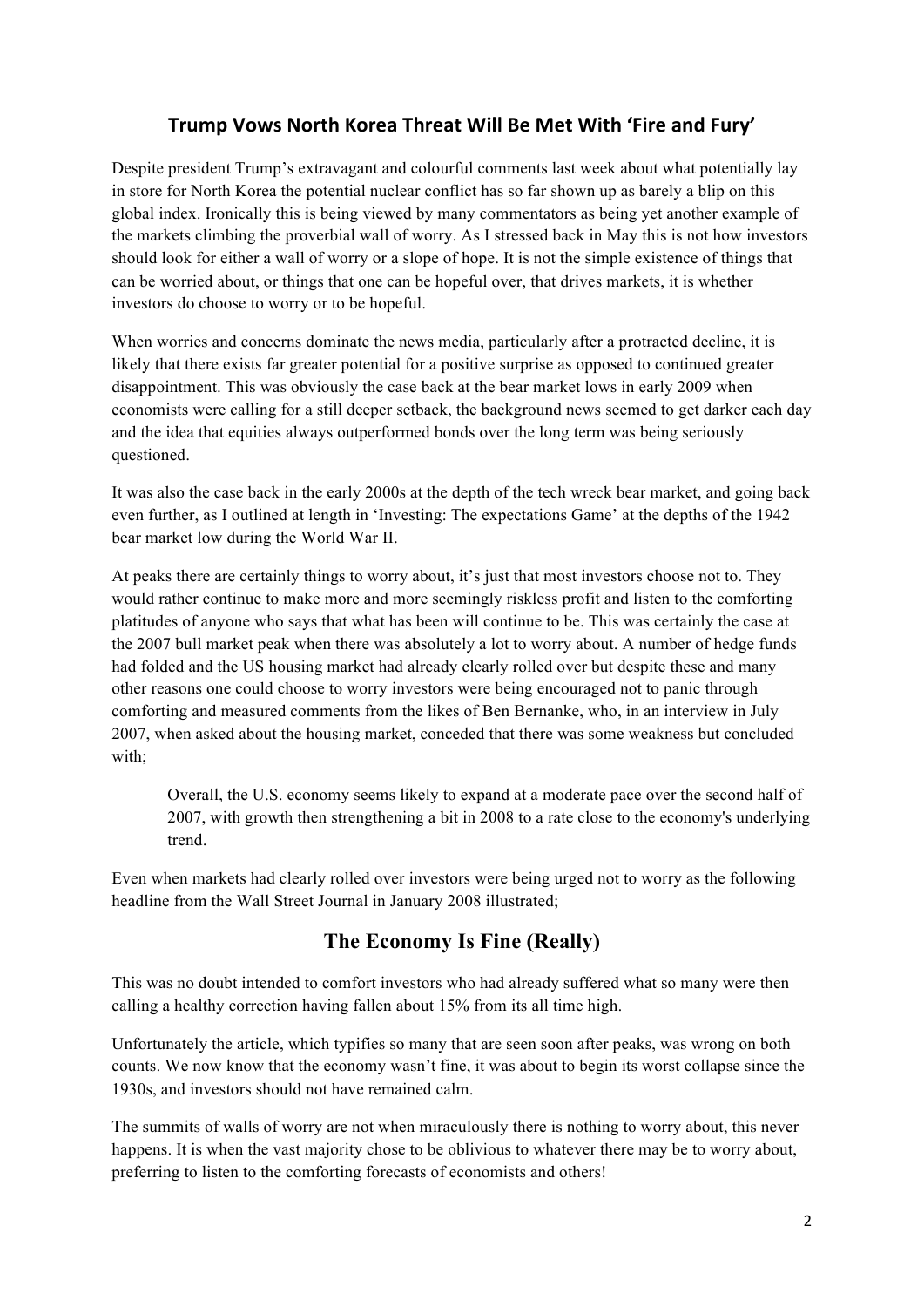This attitude was clearly present in a recent USA Today article in the wake of president Trump's comments;

### **Investment anxiety? What to do if North Korea has you worried**

While that type of emotional thinking might not seem irrational given recent threats from Pyongyang and President Trump saying the U.S. would respond with "fire and fury," rejiggering your portfolio in a major way due to the recent saber-rattling isn't a strategy recommended by most investment pros. While unsettling, the latest geopolitical scare has done little to dent the improving economic outlook.

Such commentary may seem sensible and measured, but unfortunatley it is of little value. When markets are rising in a nice steady and orderly fashion no one needs to be advised not to alter their portfolio, unfortunately when some advice to 'rejigger' your portfolio would be of value, ahead of any important turn, such advice will not be found in main stream media or heard from the majority of commentators. Extrapolating the recent past into the future is the simplest and easiest forecast to give and our hard wired herding nature ensures that most investors are over invested at peaks and have finally given up at long term troughs. This has to be the case given that it is the long term swings from enthusiasm and back to pessimism that ultimately drive markets. As H 'Woody' Brock of Strategic Economic decisions Inc wrote a number of years ago;

*Cycles of optimism and pessimism about returns on any kind of investment are arguably the most important of all variables driving asset returns. They are certainly more important than interest rates – variables whose importance has been overestimated partly because they are measurable and constantly talked about, and partly because the all important concept of "Belief Structures" as a variable in its own right has only recently entered financial theory in a rigorous manner, and is not yet widely appreciated.*

#### **Cycles of Expectation**

A number of these long cycles of optimism and pessimism can be seen in the chart right produced by Bank of America Merrill Lynch. I was a relatively young broker in Merrill Lynch's London US institutional equity sales office when this indicator was first released. It attempts to highlight extremes in expectations on the part of the brokerage community by averaging the allocation each firm is recommending clients should have in equities in a





Source: BofA Merrill Lynch Global Research US Equity & Quant Strategy Note: Buy and Sell signals are based on rolling 15-year +/-1 standard deviation from the rolling 15-year mean. A reading above the red line indicates a Sell signal and a reading below the green line indicates a Buy signal.

balanced portfolio. It is perhaps not surprising that at the secular bull market peak in 2000, and for a while thereafter, the most extreme expectations ever were on display. These got ratcheted back through the tech wreck only to reinflate again, only not to quite such an extreme level, into the 2007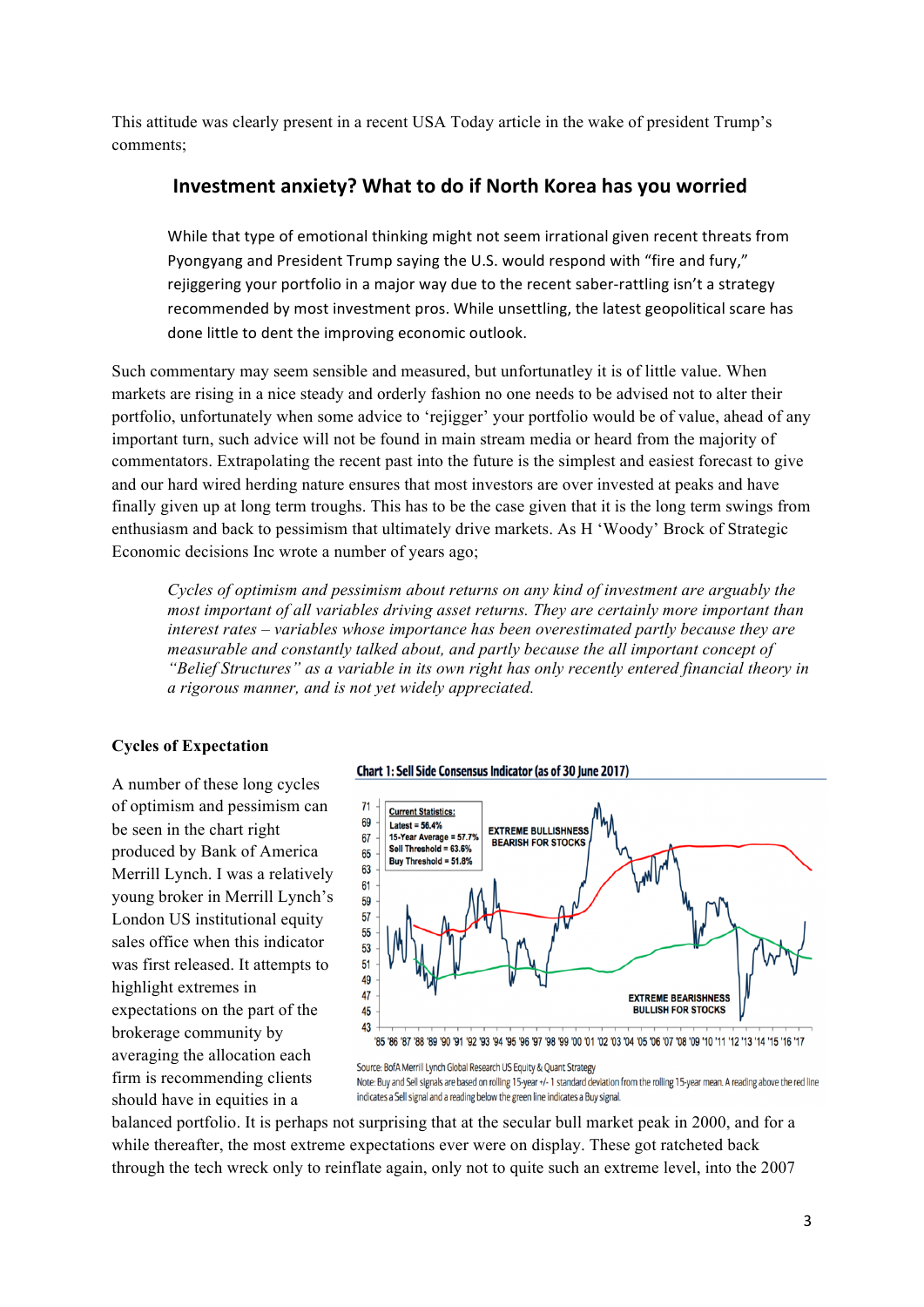peak. The subsequent bear market unwound much of this until as equities rallied so too did the recommendations of brokerage firms.

This is not intended to ridicule the recommendations of brokerage firm strategists, rather it is to highlight that they, just like most of us, succumb to the same behavioral biases, and herding and anchoring are very powerful. As a result investors will generally be encouraged to be more aggressive in their allocations at just the wrong time, when risks are highest, and more defensive just as opportunities are most abundant.

There is no absolute level that should be employed as a trigger with this indicator, but I feel certain that when more data is eventually available secular bull and bear market peaks and troughs will be apparent, along with the cyclical swings in between. In the meantime it is instructive in showing how expectations have moved over the last few years as equity markets have risen.

Not surprisingly brokerage firm recommendations have grown more and more aggressive the more the market has risen over the last five years. None of this means that a reversal has to occur now, but it does highlight that the risk of disappointment now is far greater than it was five years ago.

Expectations are undoubtedly stretched towards optimism, as is the ever misplaced reliance upon an 'economic' justification. The closing remark in the comments on North Korea *'While unsettling, the latest geopolitical scare has done little to dent the improving economic outlook'* highlights the neat causal relationship that so many continue to believe exists between the economy and stock market returns and the reliance that so many still put in an economic forecast. This despite the obvious shortcomings displayed by Ben Bernanke in his 2007 interview and the Wall Street Journal's comforting economic outlook in early 2008.

#### **Economic Expectations**

Over the years investors have been repeatedly let down by economic extrapolations that totally missed important inflection points,

as can be seen in the chart on the right. This was the case with the new era thinking in 2000, the stagnation forecast in 2003, the optimism evident in 2007 and the downright fear in forecasts in 2009 and even into 2010. The remarkable thing about investors and markets is that lessons painfully learned are always





eventually forgotten just when that lesson would be most useful. As Jeremy Grantham, of GMO, commented when asked just what investors would learn from the financial crisis;

#### **"In the short term a lot, in the medium term a little, in the long term, nothing at all. That would be historical precedent"**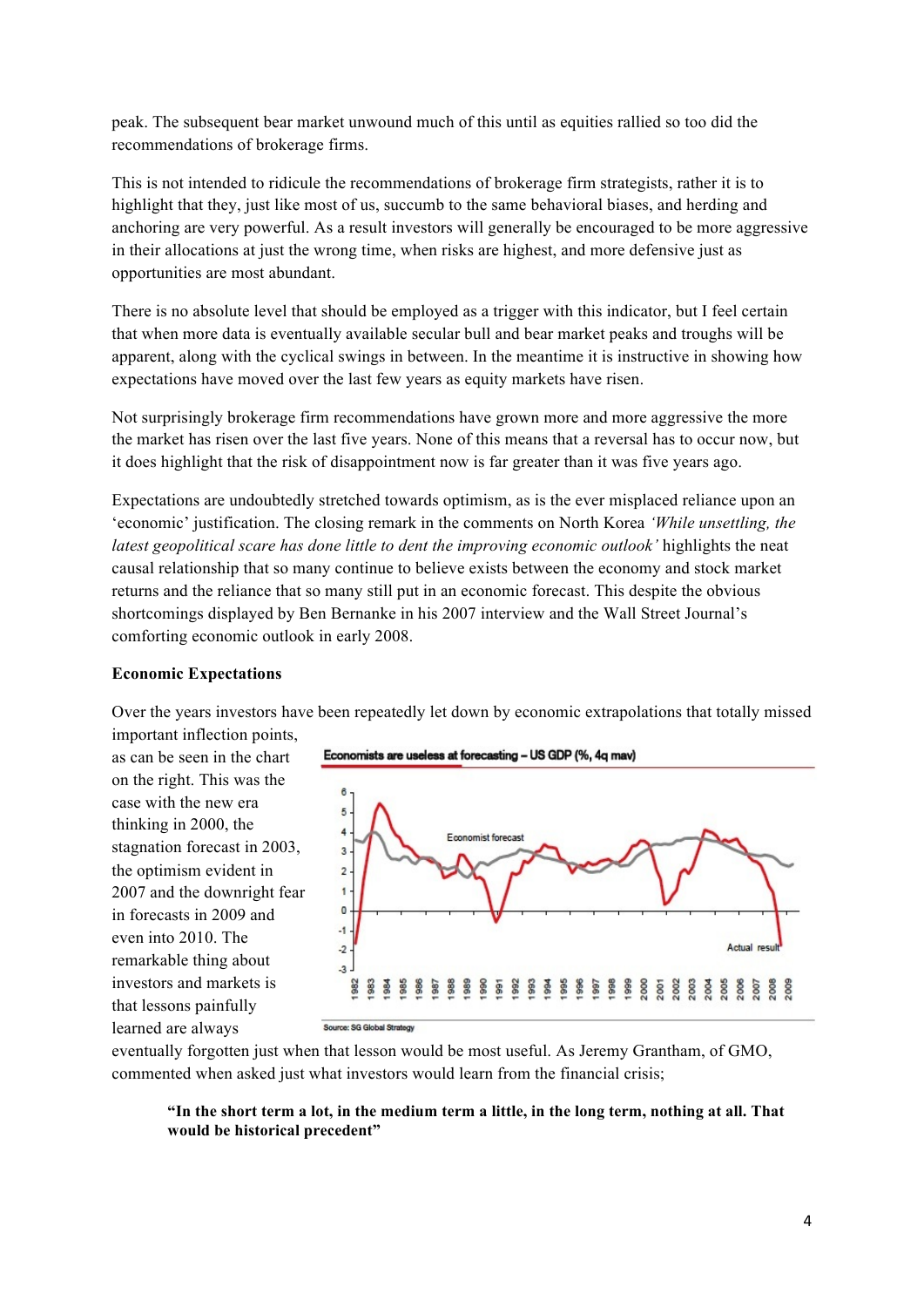When these sage comments first appeared I referred to them frequently but wondered just what 'the long term' might be. I thought it may be one or even several decades, but remarkably it has been only eight years. At the depths of the Great Recession we had all learned the danger of believing that; central bankers could avert financial market disasters, that excessive debt, particularly covenant lite debt, was a time bomb, as were highly complex financial engineered products. We had also learned that economic forecasters were really just extrapolators, consistently missing important turning points that may or may not influence markets. Yet all of this knowledge, that had been so painfully learned, has now been discarded. Debt levels are generally even higher than they were eight years ago, covenants are lite again, and expectations are once again buoyed on the back of comforting words from benign economic forecasters!

### **Current Economic Expectations**

When I returned from Europe at the beginning of August I began reviewing end of second quarter investment reviews and outlooks for the third quarter, almost all of them began immediately with a comforting benign economic outlook. A number even utilised this constructive outlook as the rationale for their position in the title of their quarterly reviews. The following is just a selection of theses summaries or titles from major investment firms;

## **Worldwide expansion continues with recession risks low**

The Global expansion is chugging along, deflation fears and near term **political risks appear to have faded**

We think the fundamental supports of economic and earnings growth remain positive, helping stocks continue to rise over time.

# **Our 12-month view for equities remains positive as the economy stays on track.**

The consensus of expectation as to what is going to drive markets, and in what direction, over the coming quarters is worrying and rather than providing any comfort to investors it should be waving a very large warning flag. Now is not the time to throw previously held caution to the wind. It may be uncomfortable, given the prevalence of benign economic commentary providing the (misplaced) foundation for a constructive market outlook, but now is the time to remember that comfort and success rarely go hand in hand in investing, whatever is comfortable, (as a result of herding and all our behavioral biases) is almost certainly wrong.

One final illustration of this, and the fact that we never seem to learn, was provided by the man once known as 'The Oracle', Alan Greenspan. In an interview with Bloomberg the 91 year old former chairman of the Federal Reserve said;

# **Greenspan Sees No Stock Excess, Warns of Bond Market Bubble**

"We are experiencing a bubble, not in stock prices but in bond prices. This is not discounted in the marketplace,"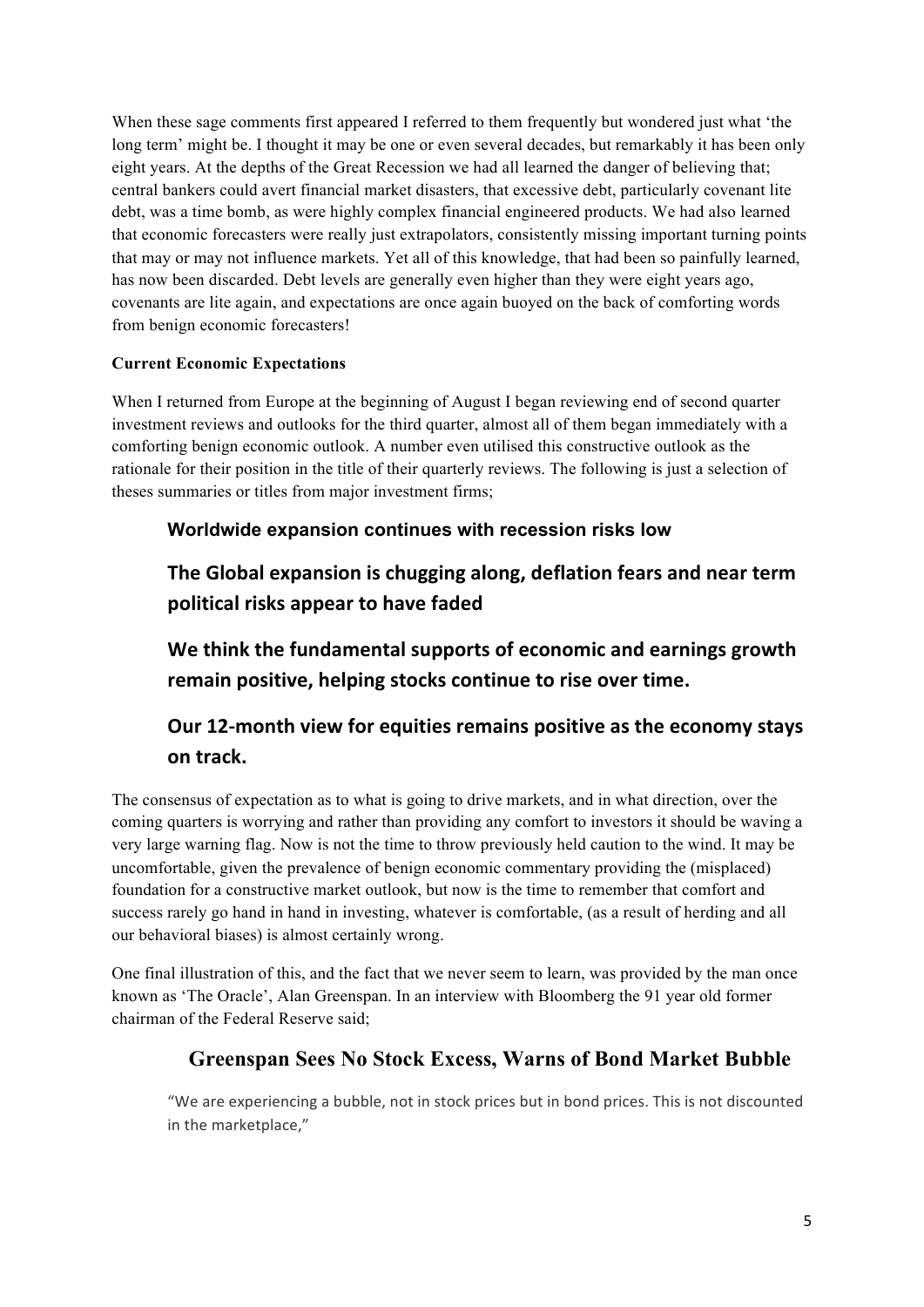Perhaps his intention was to provide comfort to equity market investors, or to alert bond investors to the risks, however, his sanguine outlook for equities was based upon the largely discredited 'Fed Model' for valuing markets. This 'model' did seem to 'work' throughout much of Greenspan's tenure, however, over much longer periods the relationship between earnings yields and bond yields totally breaks down. It should also be remembered that far from being the 'Oracle' it was Greenspan that warned of irrational exuberance, only four years too early, and despite an eventual 80% collapse in the NASDAQ it never fell below its level when Greenspan made his famous comment. Later Greenspan realised that the tech revolution was real, only that was just prior to the tech wreck, he also saw the remarkable value in derivatives spreading risk, just ahead of the GFC. He may have been very smart at some things but Alan Greenspan never really helped investors with market guidance, but then that wasn't his intention. He did famously say;

*I guess I should warn you, if I turn out to be particularly clear, you've probably misunderstood what I've said.*

That is one lesson that should have been learned by investors!

The more important lessons that all investors should take on board and continually refer back to are;

- 1. Any economic outlook, no matter how constructive or benign, is quite likely to be wrong. This is particularly true when an important reversal may be at hand.
- 2. Even if an economic forecast turns out to be correct the interpretation as to what that means for investment returns is still highly likely to be wrong.

In 'Investing: The Expectations Game' I couldn't have stressed this point more strongly and referred to an article that appeared in the Financial Times in April 2013 under the headline;

### **Rising GDP not always a boon for equities**

I wrote that the article stated that 'contrary to standard economic theory' if a relationship exists between economic growth and stock market returns it is a negative, not a positive one. Quoting research from Elroy Dimson, Paul Marsh and Mike Staunton of the London Business School that looked at nineteen countries over the period from 1900 to 2011 they wrote that the correlation between compound growth rate in real GDP growth per capita and the compound growth rate of return on equities was **negative** 0.39. In the world of emerging markets such research has only been done over the period from1988 to 2011 but the result is similar, **negative** 0.41. Totally counter intuitively investors would have been better off investing in those economies with the most sluggish economic growth, not the best. Despite this it is easy to understand why investors feel there has to be a relationship between growth rates and the market.

A relationship does exist, but it is far from causal and results from, and reflects, the many behavioural biases that beset us all.

It is not the absolute level of economic growth, or earnings growth, or even interest rates that determine the direction of investment markets. Whilst it would be nice and neat if there were a simple causal relationship between these factors and market movements, there is not, and really there can't be. If everyone knew exactly what a market would do when particular parameters were met then the market would not be able to trade as everyone would be on the same side attempting to benefit from the same 'assured' outcome.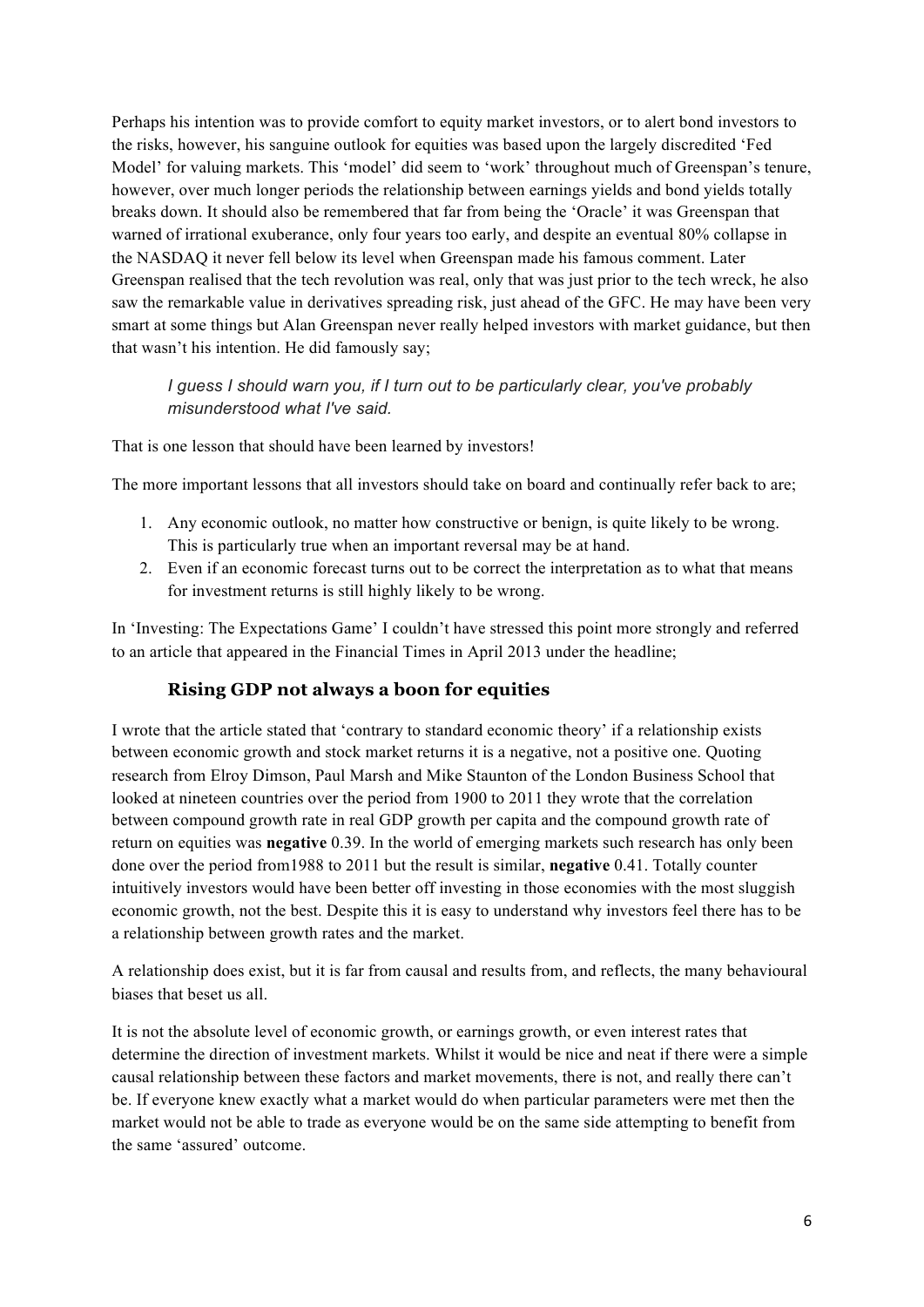What has always driven markets, and will continue to drive markets, are levels of expectations on the part of investors and the degree to which those expectations are exceeded or disappointed. As a result behavioural factors play, and always will play, an enormous role in the movements of markets.

None of this means that investors can ignore economics, earnings or interest rates, however, they have to be looked at through an 'expectational' lens rather than in an absolute sense. Currently the generally benign interpretation of the economic outlook, and the assumed constructive interpretation this implies for investment markets, should be seen as a red warning light, and not a green all clear sign, for investors.

Conversely, history has shown that at times when investors should be looking for opportunities they should not be expecting a rosy outlook being broadly forecast on the back of a positive economic forecast. Back in early 2009 and 2003, the last two great buying opportunities, the overwhelming chorus of economic forecasters were for stagnation at best in 2003 and a double dip recession in 2009/10. In fact, as late as the second half of 2010 I continued to use the cartoon below in presentations.



Cartoons are often highly effective indicators of where majority expectations are. The one above was original drawn in September of 2009. It reflected the widely held fear that the recovery wasn't robust and that a second, or double dip, recession was still a possibility and, as I commented above, it continued to reflect the popular view well into 2010.

## **Volatility**

Nearly ten years ago, in the September 2007 edition of Strategy Thoughts I included the chart below of the VIX index to highlight just how much volatility had increased and from what a low level (10) it had risen.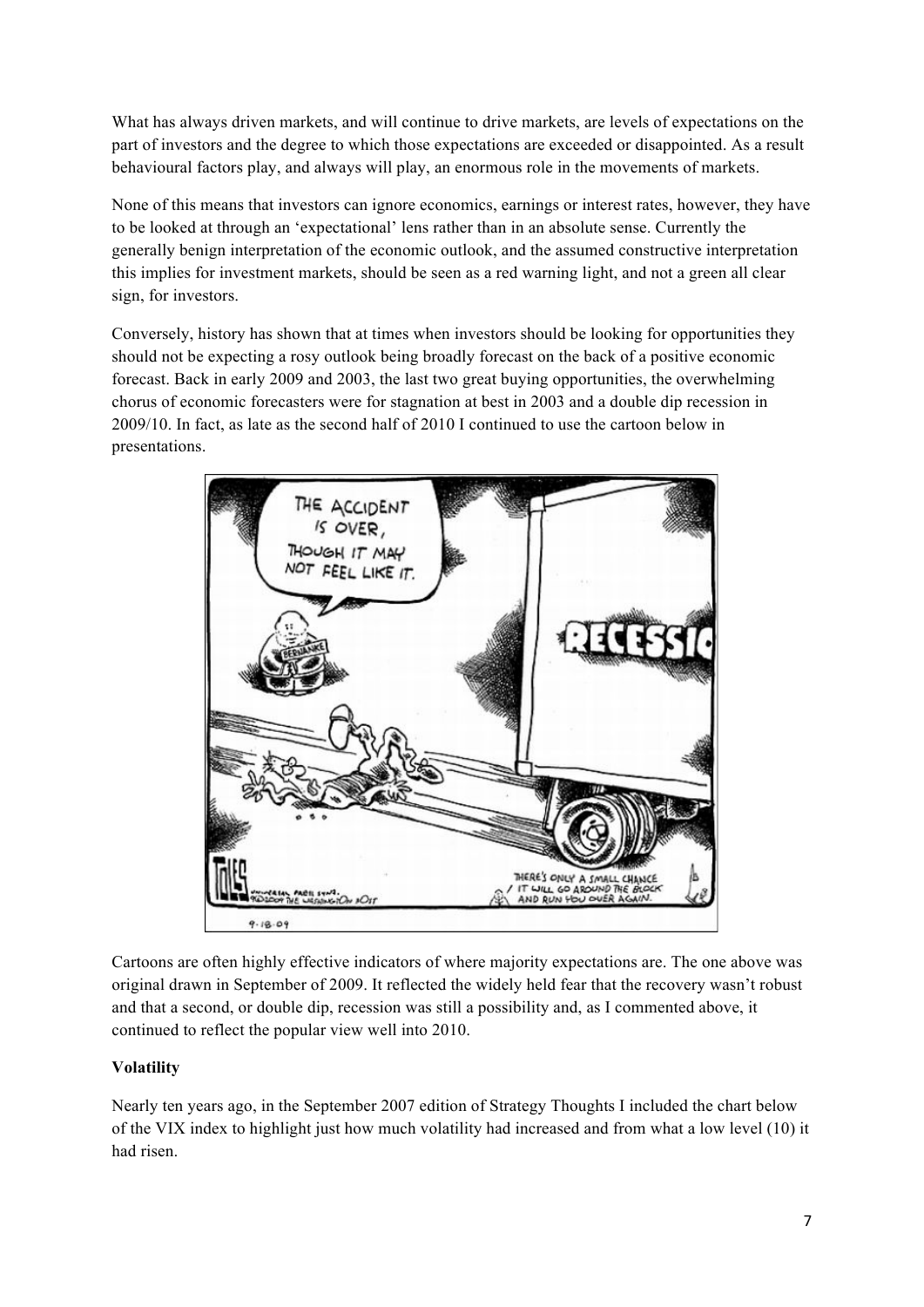

Currently the same index has been trading between 11 and 17 having recorded an all time low of below 9 in late July. Over the last twenty years the most profitable periods to be investing have accompanied falling volatility while periods of rising volatility have tended to coincide with more challenging markets.

### **Financial stock performance**

The chart below shows the performance of the S&P500 year to date compared to the performance of the iShares US financials ETF. The marked underperformance that I commented upon in May is clear, however, it is also the case that this sector continues to lag behind the broader market and is well below where it was at the March peak, whereas the broader market remains close to its all time high.



It is also the case that smaller capitalisation stocks have been lagging behind larger capitalisation stocks, and, perhaps even more importantly, transportation stocks have been markedly underperforming the Dow Jones Industrials. The chart below shows that over the last six month the transportation index has moved sideways, in a volatile fashion, while the industrial index has risen in a fairly steadily.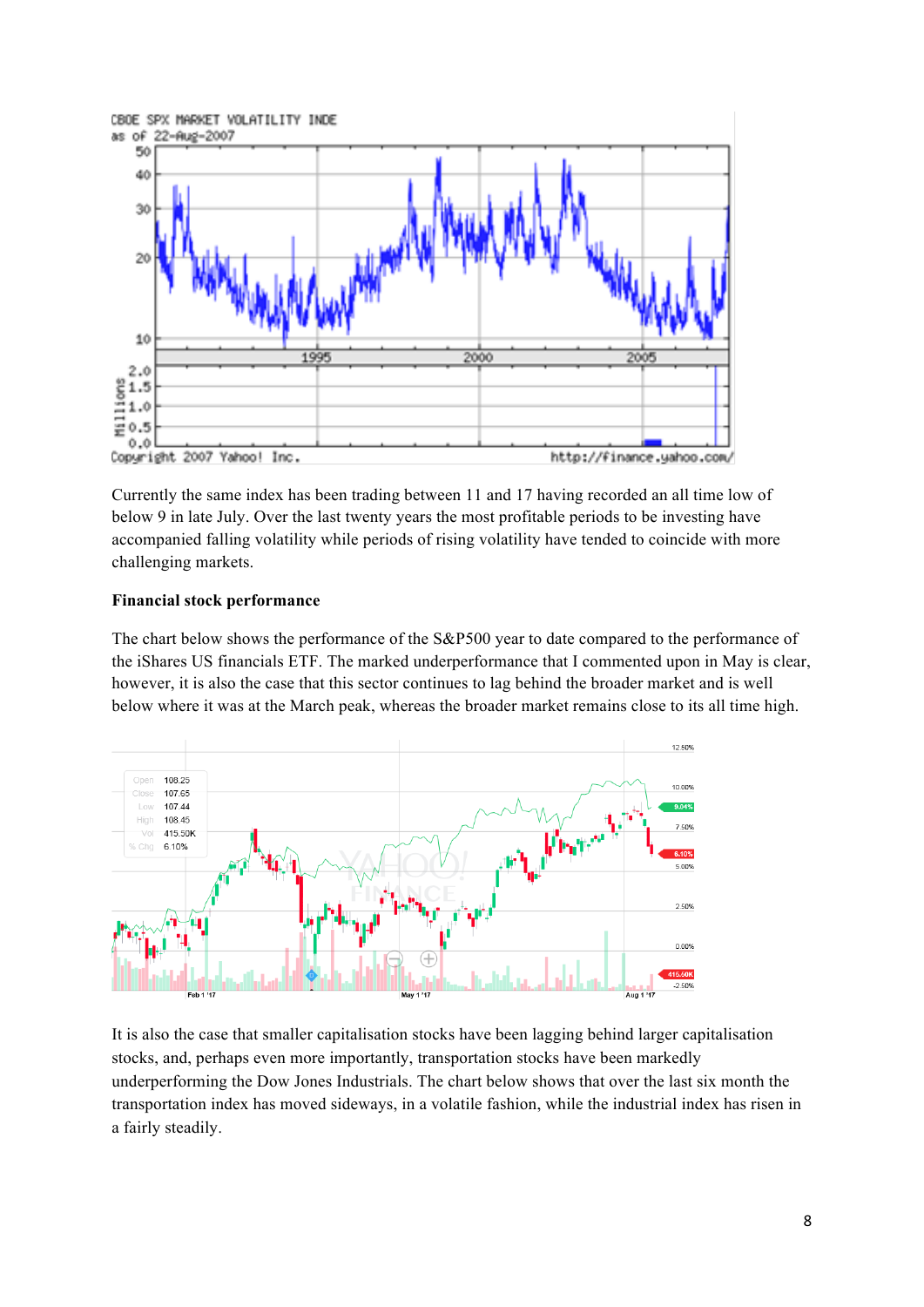

This is a reversal of what had been seen throughout most of the bull market since early 2009, a period when the transportation stocks have tended to lead the industrials up.

None of these divergences, or the uptick in volatility, mean that markets are about to immediately reverse. However, when accompanied by the 'history lesson forgetting consensus outlook' for continued positive markets on the back of steady economic growth, investors should be getting increasingly concerned.

I was also struck by the increasingly cautionary tone outlined by the great investor Ray Dalio of Bridgewater Associates last month.

For the last nine years, central banks drove interest rates to nil and pumped money into the system creating favorable carries and abundant cash. These actions pushed up asset prices, drove nominal interest rates below nominal growth rates, pushed real interest rates on cash negative, and drove real bond yields down to near zero percent, which created beautiful deleveragings, brought about balance sheet repairs, and led to more conventional economic conditions in which credit growth and economic growth are growing in relatively good balance with debt growth. That era is ending.

Central bankers have clearly and understandably told us that henceforth those flows from their punch bowls will be tapered rather than increased—i.e., that the directions of policy are reversing so we are at a) the end of that nine-year era of continuous pressings down on interest rates and pushing out of money that created the liquidity-fueled moves in the economies and markets, and  $b$ ) the beginning of the late-cycle phase of the business/short-term debt cycle, in which central bankers try to tighten at paces that are exactly right in order to keep growth and inflation neither too hot nor too cold, until they don't get it right and we have our next downturn. Recognizing that, our responsibility now is to keep dancing but closer to the exit and with a sharp eye on the tea leaves.

Dalio is in an enviable position to keep that 'sharp eye on the tea leaves', however, most investors are not and therefore risk falling in to the same trap that Charles Prince did when he used the dance floor analogy and the need to keep dancing.